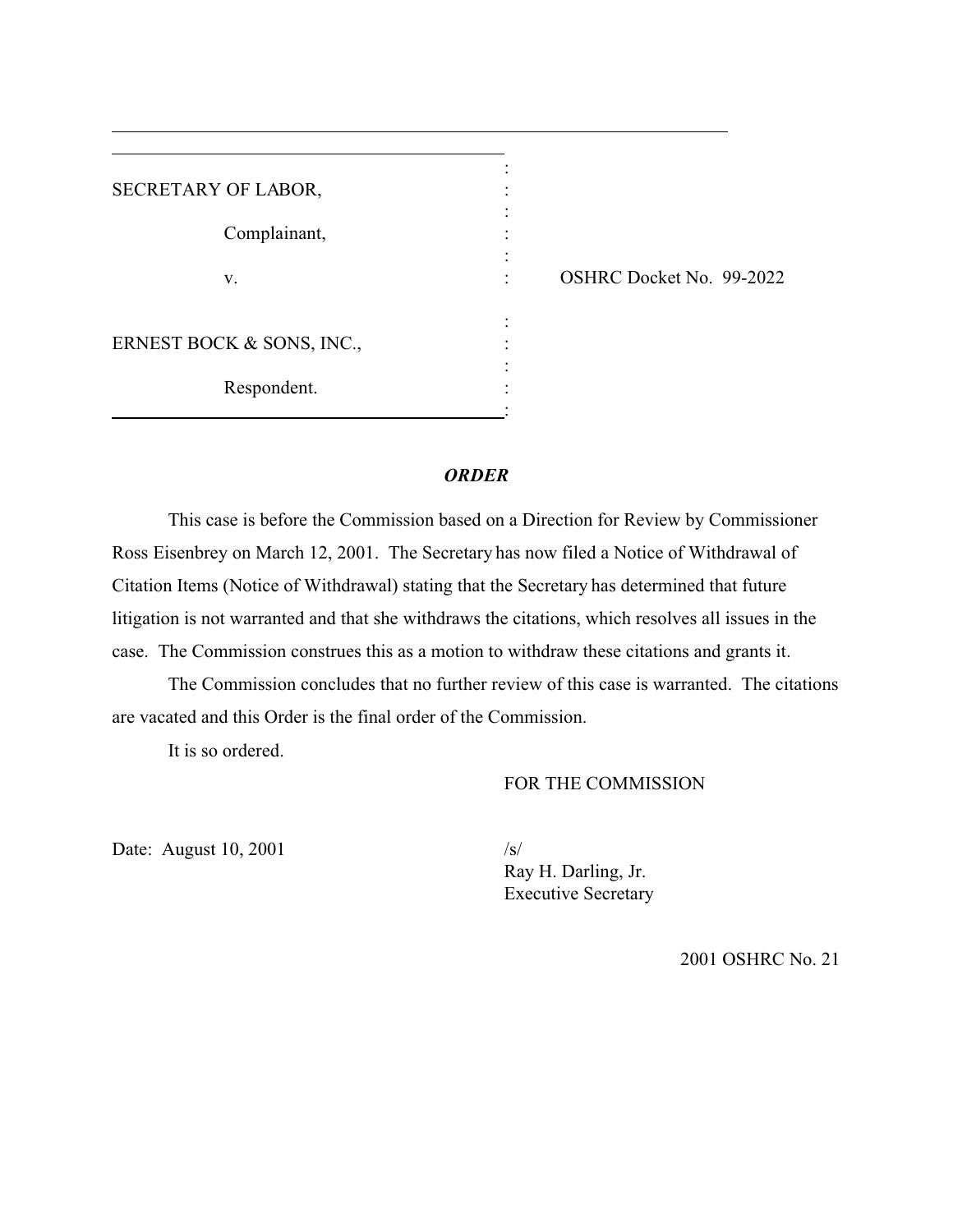99-2022

#### NOTICE IS GIVEN TO THE FOLLOWING:

Daniel J. Mick, Counsel for Regional Trial Litigation Office of the Solicitor, U.S. DOL Room S4004 200 Constitution Ave., N.W. Washington, DC 20210

Catherine Oliver-Murphy, Regional Solicitor Office of the Solicitor, U.S. DOL The Curtis Center, Suite 630E 170 S. Independence Mall West Philadelphia, PA 19106-3306

Thomas M . Guinan, Esquire Kathleen J. Heist, Esquire Howland, Hess, Guinan, Torpey & Cassidy, LLP 2444 Huntingdon Pike Huntingdon Valley, PA 19006-6189

G. Marvin Bober Administrative Law Judge Occupational Safety and Hea lth Review Commission 1120 20th Street, Ninth Floor Washington, D.C. 20036-3419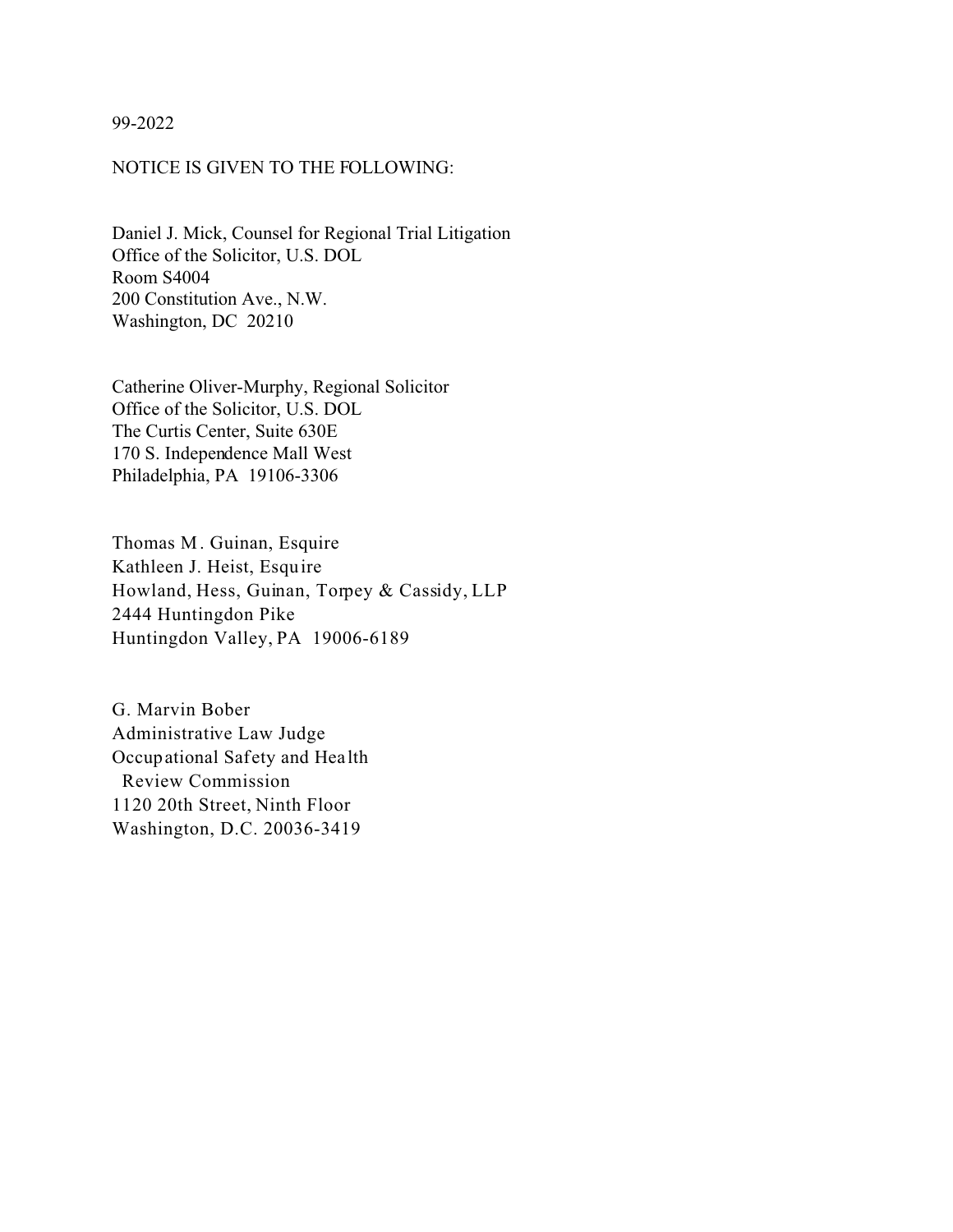SECRETARY OF LABOR,

Complainant,

v.

ERNEST BOCK & SONS, INC.,

Respon dent.

#### OSHRC DOCKET NO. 99-2022

#### *DECISION AND ORDER*

APPEARANCES:

Troy E. Leitzel, Esquire Office of the Solicitor U. S. Department of Labor Philadelphia, Pennsylvania For the Complainant

Thomas Bock, Vice-President Ernest Bock & Sons, Inc. Philadelphia, Pennsylvania For the Respondent, *pro se*.

BEFORE: G. MARVIN BOBER Administrative Law Judge

This case is before the Occupational Safety and Health Review Commission ("the Commission"), pursuant to the Occupational Safety and Health Act of 1970,  $\S$  651-678 (1970) ("the Act"), to review a two-item serious citation and a one-item repeat citation issued by the Sec retary of Labor to Ernest Bock & Sons, Inc., hereinafter "Respondent" or "EBS."

On August 25 and 31, 1999, the Occupational Safety and Health Administration ("OSHA") conducted an inspection of a construction site located in Springfield, Pennsylvania, where EBS was the prime general contractor. As a result of the inspection, OSHA on October 1, 1999, cited EBS for serious violations of 29 C.F.R. §§ 1926.453(b)(2)(iv) and 1926.20(b)(1) and a repeat violation of 29 C.F.R. 1926.453(b)(2)(v). EBS filed a timely notice of contest on October 18, 1999. An administrative trial wa s held in Philadelphia, Pennsylvania on May 16, 2000, and post-trial briefs were filed by both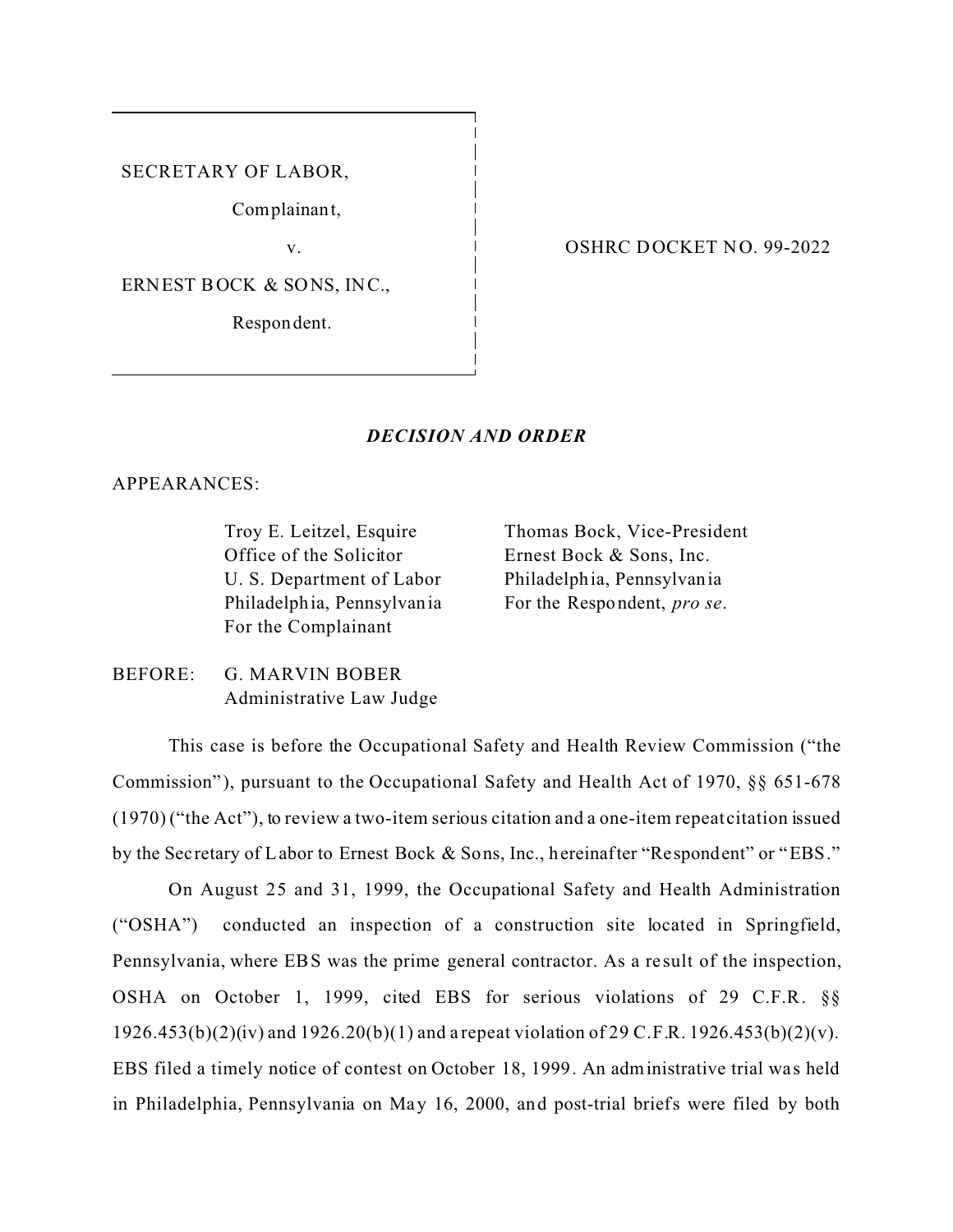parties. The Secretary made a motion to strike certain exhibits EBS submitted with its posttrial brief, and EBS filed a response to the motion.

#### *Stipulations*

1. Ernest Bock & Sons, Inc., is engaged in business as a general contractor.

2. Ernest Bock & Sons, Inc., is a corporation with its principal office and place of business located at 2800 Southampton Road, Philadelphia, Pennsylvania 19154.

3. On January 19, 1999, Ernest Bock & Sons, Inc., entered into a contract with Springfield Township, Delaware County for the New Clubhouse at the Springfield Country Club located at 400 West Sproul Road, Springfield, Pennsylvania 19064.

4. On April 9, 1999, Ernest Bock & Sons, Inc., entered into a contract with subcontractor B&K C onstruction for the New Clubhouse at the Springfield Country Club located at 400 West Sproul Road, Springfield, Pennsylvania 19064.

5. On April 9, 1999, Ernest Bock & Sons, Inc., entered into a contract with subcontractor RRR Contractors for the New Clubhouse at the Springfield Country Club located at 400 West Sproul Road, Springfield, Pennsylvania 19064.

6. The parties stipulate to the authenticity of each others's exhibits, but not necessarily to their relevance or to the matters asserted therein.<sup>1</sup>

#### *Motion to Strike*

On July 14, 2000, the Secretary filed a motion to strike the documents EBS had attached to its brief and "any portion of the brief which argues from or refers to the documents." The basis for the motion is that the documents were not admitted into evidence at the hearing and the fact that EBS did not request the record to be left open to admit the documents. In response, EBS notes that the record was left open for the Secretary to provide the articles of incorporation for EBS and Bock Construction, Inc. ("BCI"), a subcontractor of EBS at the site. (Tr. 206). EBS further notes that it is providing the documents attached

<sup>&</sup>lt;sup>1</sup>The Secretary's and Respondent's exhibits are identified as "GX" and "RX, respectively.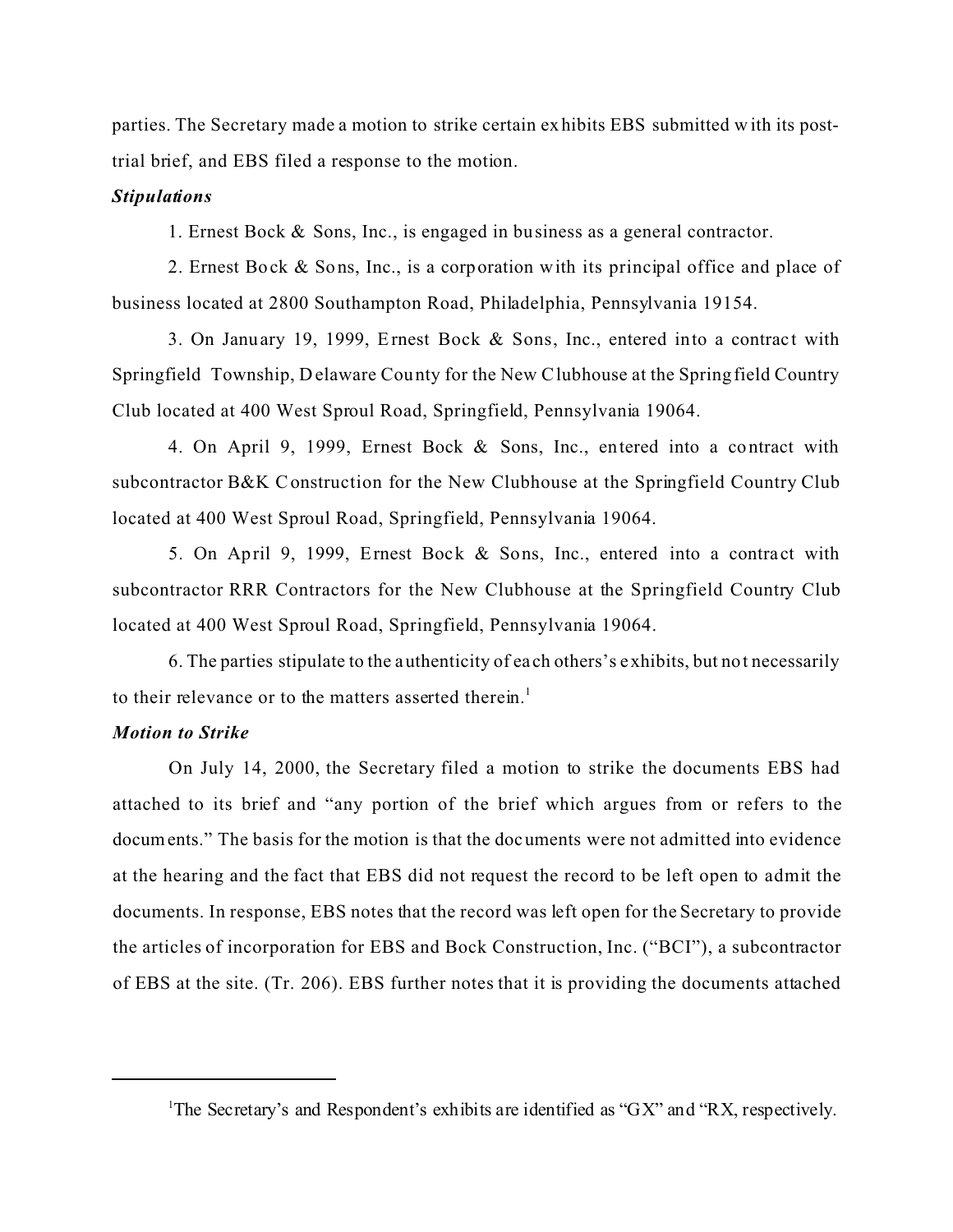to its brief in support of its assertion that EBS and BCI are in fact two separate corporations and that EBS w as improperly cited in this matter.

As the above suggests, at issue in this case is whether BCI is a separate legal entity from EBS and whe ther EBS was properly cited in this matter. Upon considering the documents EBS seeks to introduce, I conclude that they are relevant to understanding the relationship between these two entities and to the resolution of this case. I further conclude that it would be fundamentally unfair to consider the Secretary's documents without also considering those of EBS. The Secretary's motion is accordingly DENIED, and the documents of both parties are received in evidence.<sup>2</sup>

#### *Corporate History of EBS and BCI*

The record shows that Ernest Bock, Inc., was incorporated in the Commonwealth of Pennsylvania on October 15, 1970, and that on December 21, 1981, the company changed its name to EBS. The corporate officers on record are Ernest Bock, CEO, Thomas Bock, vice-president, and Jean Bock, secretary. The record further shows that BCI was incorporated in the Commonwe alth of Pennsylvania on March 10, 1994, and that the corporate officers on record then were Christine M arlin, CEO, and Louis Harris, vice-president. 10,000 shares of stock we re authorized to be issued, the sole shareholder was Thomas Bock, and the initial members of the board of directors were Thomas Bock, Ernest Bock and Jean Bock. At a special meeting held on March 1, 1997, BCI's sha reholders and board of directors approved the sale of BCI to Marianne Owens, appointed her to the board of directors, and appointed Christine Marlin as president, secretary and treasurer and Louis Harris as vice-president. At a special meeting held on February 11, 1998, BCI's board of directors appointed Marianne Owens as president, secretary and treasurer; at the same time, Christine Marlin resigned as an officer and director of BCI. (GX-11-12, RX-8-9, RX-13).

<sup>&</sup>lt;sup>2</sup>The Secretary's documents are the articles of incorporation of BCI and EBS and are admitted as GX-11 and 12, respectively. The documents of EBS are the articles of incorporation of BCI, minutes from BCI's board of directors meetings, and other records of BCI. These are admitted as RX-8 through 15. All of these exhibits are specifically set out in Attachment 1 to this decision.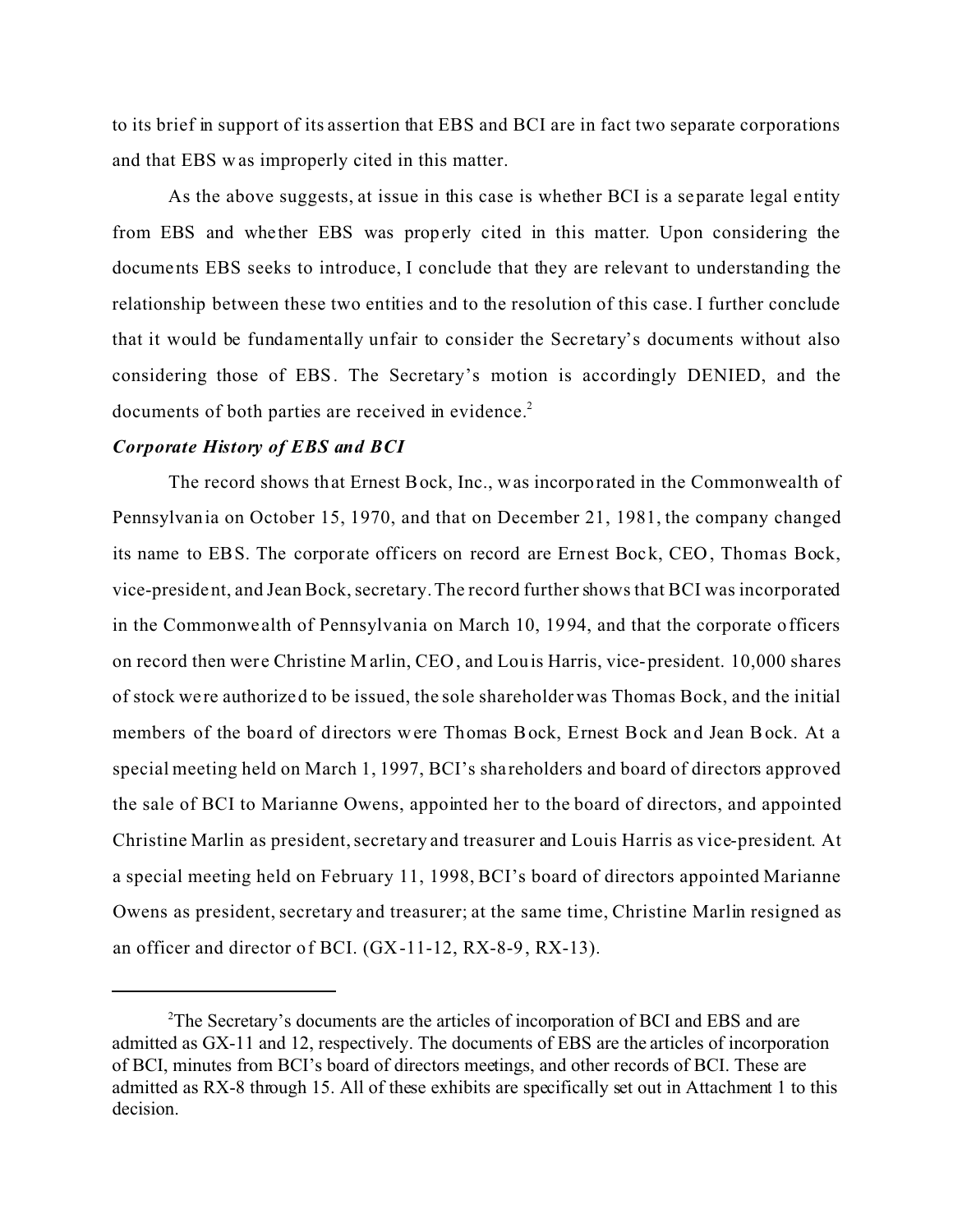Pursuant to their agreement of March 1, 1997, Thomas Bock agreed to sell Marianne Owens all of the "pre sently issued and outstanding" BCI stock he owned, consisting of 10,000 shares of stock having a value of \$1.00 per share; in return, Ms. Owens agreed to pay \$50,000 for the stock, with a down payment of \$10, a payment of \$990 by November 1, 1997, and the balance of \$49,000 to be paid over a ten-year period. Annual payments of principal and interest were due by March 1 of each year, beginning in 1998, and Thomas Bock retained a security interest in the stock in the event of a default; in addition, the agreement was "expressly conditioned to and contingent upon Buyer securing a lease from the owner upon the premises situate and known as 2800 Southampton Road, Philadelphia, Pennsylvania, for a period of ten (10) years." The lease agreement of March 1, 1997, between Thomas Bock, t/a EBS Business Court, and BCI required BCI to pay a minimal annual rental of \$13,750, with the first installment due by March 1, 1998.<sup>3</sup> (RX-11-12, RX-14).

#### *Factual Background*

On January 19, 1999, EBS contracted with Springfield Township to construct a clubhouse at the Springfield Country Club. As the prime general contractor, EBS was responsible for excavation, steel erection, masonry and concrete, carpentry, roofing and interior finishing at the site.<sup>4</sup> EBS then subcontracted with various entities to do the actual work on the project, including RRR Contractors ("RRR") for roofing and siding work, B&K Construction ("B&K") for carpentry, metal framing, drywall and insulation work, and BCI for door installation and millwork; BCI was also responsible for supervising the work of the EBS subcontractors and for safety coordination, and Anthony Cellucci was BCI's job site

<sup>&</sup>lt;sup>3</sup>Despite the agreement for sale and the lease agreement, I note that BCI's 1998 Form 1120S shows only a \$24 deduction for interest and no deduction for rent; in addition, the 1999 Form 1120S attached to BCI's request for an extension of time to file shows no deduction for interest and a deduction of only \$9,800 for rent. *See* RX-15.

<sup>&</sup>lt;sup>4</sup>Other prime contractors that had separate contracts with Springfield included an HVAC contractor, a plumbing contractor, a sprinkler contractor and an electrical contractor. (Tr. 8-12).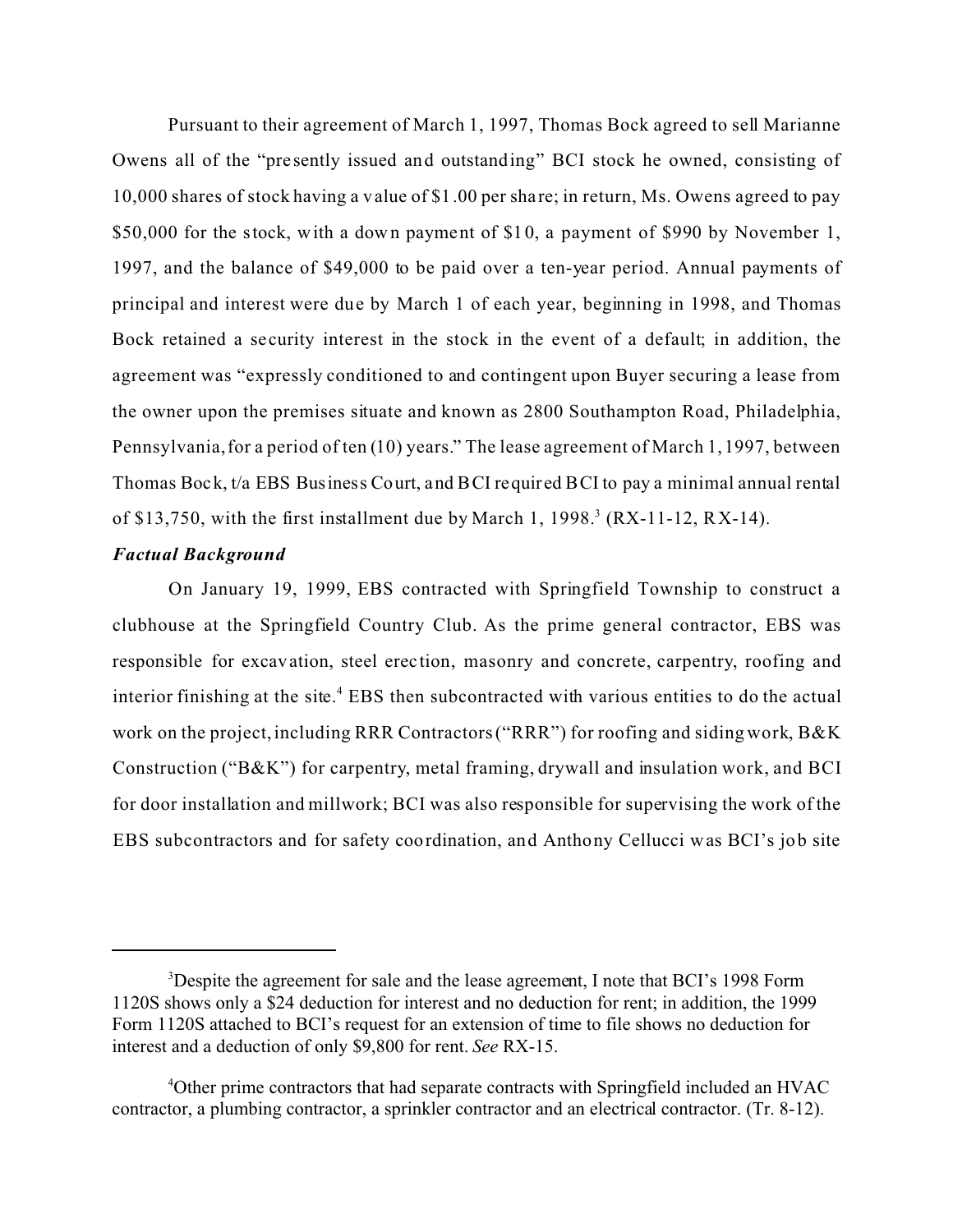superintendent.<sup>5</sup> Springfield Township had also contracted with R.M. Shoemaker Company ("Shoemaker") to act as its construction manager, and Jeffrey Smith, Shoemaker's proje ct superintendent at the site, was responsible for overseeing all the work and ensuring it was done safely. (Tr. 8-15, 18-20, 27-28, 35-36, 172, 180-82, 188; GX-4-6, RX-2-4).

On August 25, 1999, James Touey, an OSHA compliance officer ("CO"), went to the site to inspect the project. Upon arriving, he saw an employee in an aerial lift; the lift was about 50 feet in the air and the employee was working without fall protection. After videoing the scene, the CO met first with Jeffrey Smith and then with Anthony Cellucci. As they were discussing the condition, the CO saw that the employee had climbed onto the midrail of the lift and was leaning out of it to work; he videoed the scene and then had the employee come down, after which he interviewed him and learned that he worked for RRR. CO Touey also spoke briefly to RRR's foreman, but he was unable to complete his inspection because he had learned that Ernest Bock, Jr., a family friend, was involved with the project; the CO therefore recused himself from the inspection. (Tr. 42-54).

On August 31, 1999, OSHA CO Nicholas DeJesse went to the site to continue the inspection. When he arrived, he saw an employee in an aerial lift, 30 to 35 feet in the air, without fall protection. The CO videoed the scene and then met with Mr. Smith and Mr. Cellucci; he next had the employee brought down for an interview, and he also spoke to the employee's foreman, who worked for B&K. The CO then held an opening conference in Shoemaker's trailer to identify the various contractors at the site. Upon resuming his inspection, the CO saw two employees working in an aerial lift in a different area of the project; the employees were about 20 feet in the air and had on harnesses but no lanyards. The CO videoed them and the basket, which by this time was on the ground, and he learned the employees worked for RRR. CO DeJesse recommended the citations in this case, and he

<sup>&</sup>lt;sup>5</sup>Specifically, BCI was to "[p]rovide the necessary labor to properly supervise, manage and oversee all aspects of the project including but not limited to safety coordination and installation of doors and millwork per all plans and specifications." *See* RX-4.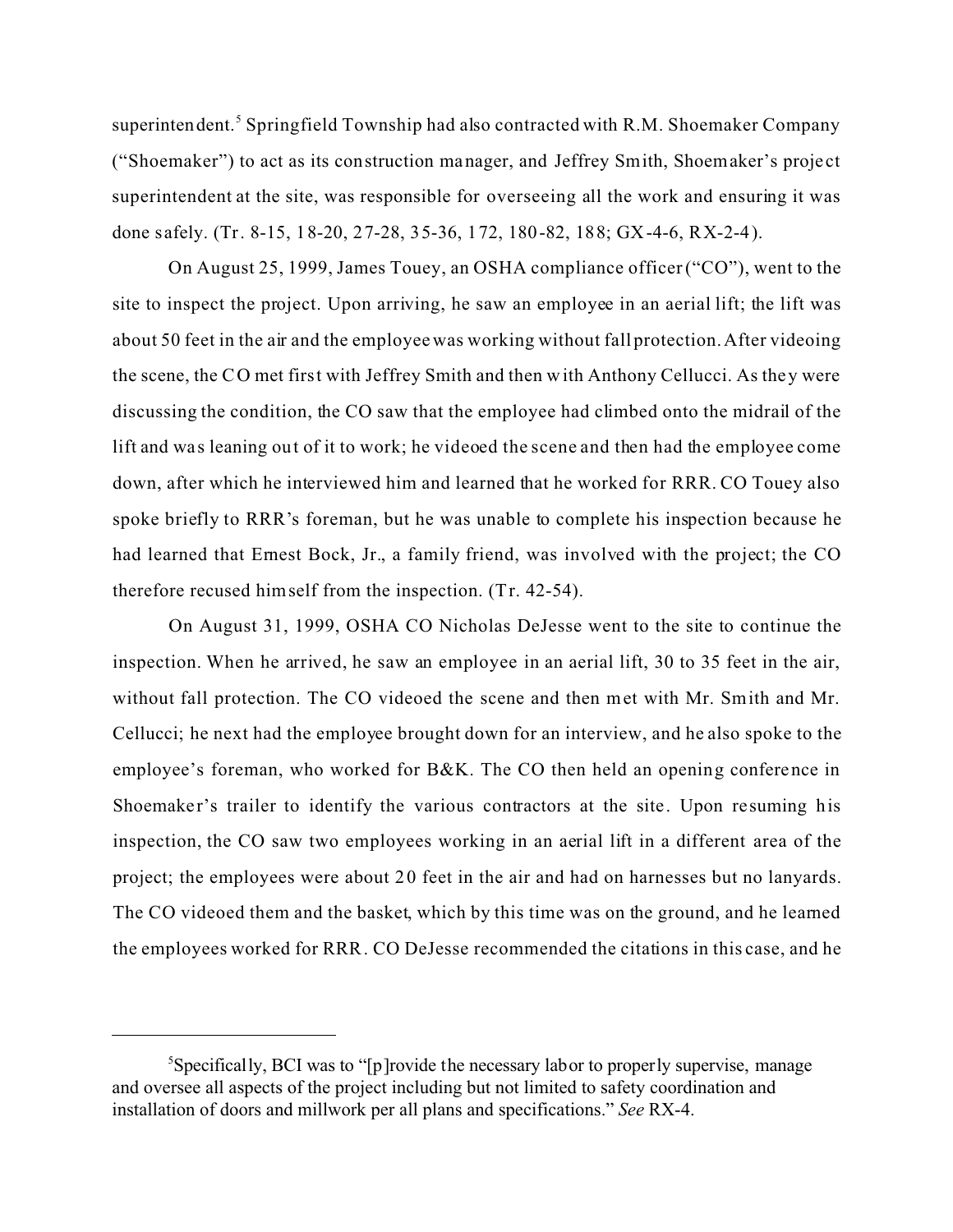concluded from his inspection EBS was the responsible employer. (Tr. 75-92, 109-12, 146-48).

#### *The Relevant Testimony*

Jeffrey Smith, Shoemaker's project superintendent, testified he had been unaware there were two companies at the site, that is, EBS and BCI; as best he could recall, the prime general contractor was just "Bock" and Mr. Cellucci was the superintendent of "Bock."<sup>6</sup> Mr. Smith also testified that his job included walk-around safety inspections and weekly safety inspection reports. He noted that GX-1, his report of June 19, 1999, said to " instruct Bock's sub B&K to use harnesses in high reach," and that GX-2, his report of August 25, 1999, which had a fax cover sheet to "Bock Construction/Tony Cellucci," stated that "men in high reach need harnesses." He also noted he had given GX-1-2 to Mr. Cellucci, who was responsible for correcting hazards relating to the EBS subcontractors. Mr. Smith stated that RX-5-6, Mr. Cellucci's daily reports to him, had some sheets showing the company as EBS and others showing it as Bock Construction. (Tr. 18-26, 29-35, 40).

CO Touey testified that on August 25, 1999, Mr. Smith told him that the prime contractor involved in the activity he had seen was "Bock." CO Touey further testified that Mr. Cellucci told him he worked for "Bock" and that he did not know at that time that two different companies were involved. The CO noted that besides his acquaintance with Ernest Bock, Jr., he had worked briefly for EBS or BCI in 1989; he thought then there might have been two companies, one union and one non-union, but he did not know if this was actually the case. (Tr. 46-47, 51, 54-55, 62-63, 68-69, 72).

CO DeJesse testified that at the opening conference on August 31, Mr. Cellucci told him he was the superintendent for "Bock." CO DeJesse also testified that although he requested one, Mr. Cellucci never gave him a business card. However, at the closing conference the next day, Mr. Cellucci gave him the safety manual of EBS, and the CO identified GX-7, a discussion of when fall protection is required, as a page from that manual;

<sup>6</sup> Mr. Smith said that "Bock" had a trailer at the site but that he did not remember what company name was on it. (Tr. 22)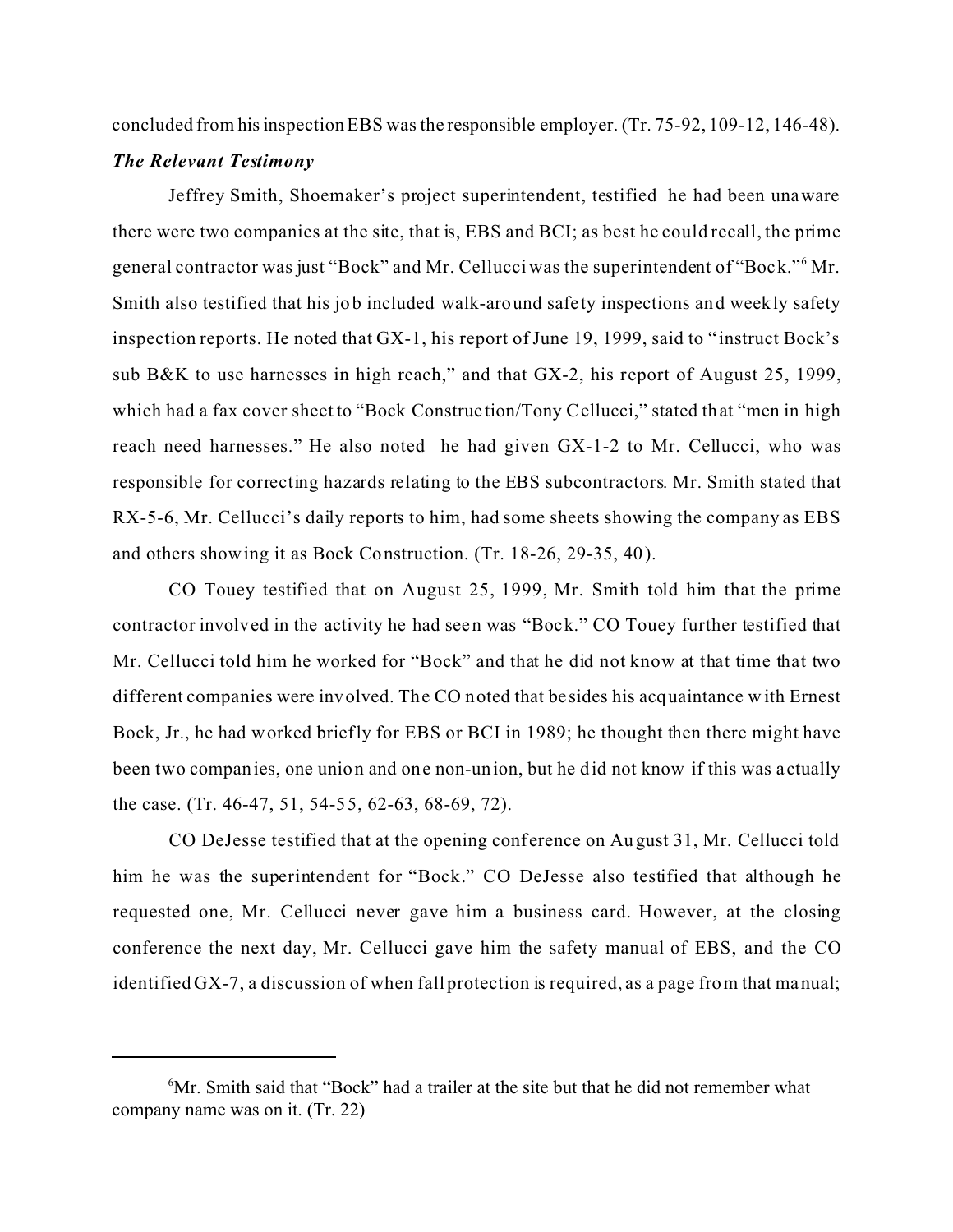Mr. Cellucci also told him that Louis Harris was the person to contact in his office.<sup>7</sup> At some point, the CO received a fax from Louis Harris on CBI's letterhead, and Springfield Township gave the CO a copy of its contract showing EBS as the prime general contractor at the site. As he was unsure about which company was the employer at the site, the CO on October 1, 1999, phoned Louis Harris, BCI's vice-president, who informed him that it was EBS. Based on his inspec tion, the CO believed that Mr. Harris and Mr. Cellucci were in effect employees of EBS. (Tr. 80-83, 89-91, 100-01, 109-14, 130-36, 140, 143-48).

J. Lee Fulton was the director of code enforcement for Springfield Township at the time of the inspe ction, and his duties included involvement in the daily functions of the project. He testified that the township had contracted with EBS for general contracting services relating to the project and that he had regular discussions with Mr. Cellucci about the job. He further testified that he had been unaware there were two separate companies, that "Bock" was the prime general contractor as far as he was concerned, and that he considered EBS and BCI "one and the same." Mr. Fulton noted that Mr. Cellucci told him at one point that his boss was Thomas Bock. (Tr. 150-60).

Gary Perlstein, president of RRR, testified that he had contracted with EBS to do the roofing work at the site and that Thomas Bock of EBS was the person who approved his invoices and issued his checks. He also testified that he had rece ived GX-10, a July 16, 1999 letter from Thomas Bock regarding s afety on the job, and that he had received similar letters on other jobs he had done for EBS. Mr. Perlstein said he gave safety information weekly to Mr. Cellucci, the job superintendent, who he assumed worked for EBS; however, he did not know this for a fact. (Tr.  $168-177$ ).

<sup>&</sup>lt;sup>7</sup>The CO recalled no signs for either EBS or BCI at the site, but he agreed that on the closing conference sign-in sheet, Mr. Cellucci noted his company as "Bock Construction." (Tr. 103, 143-45).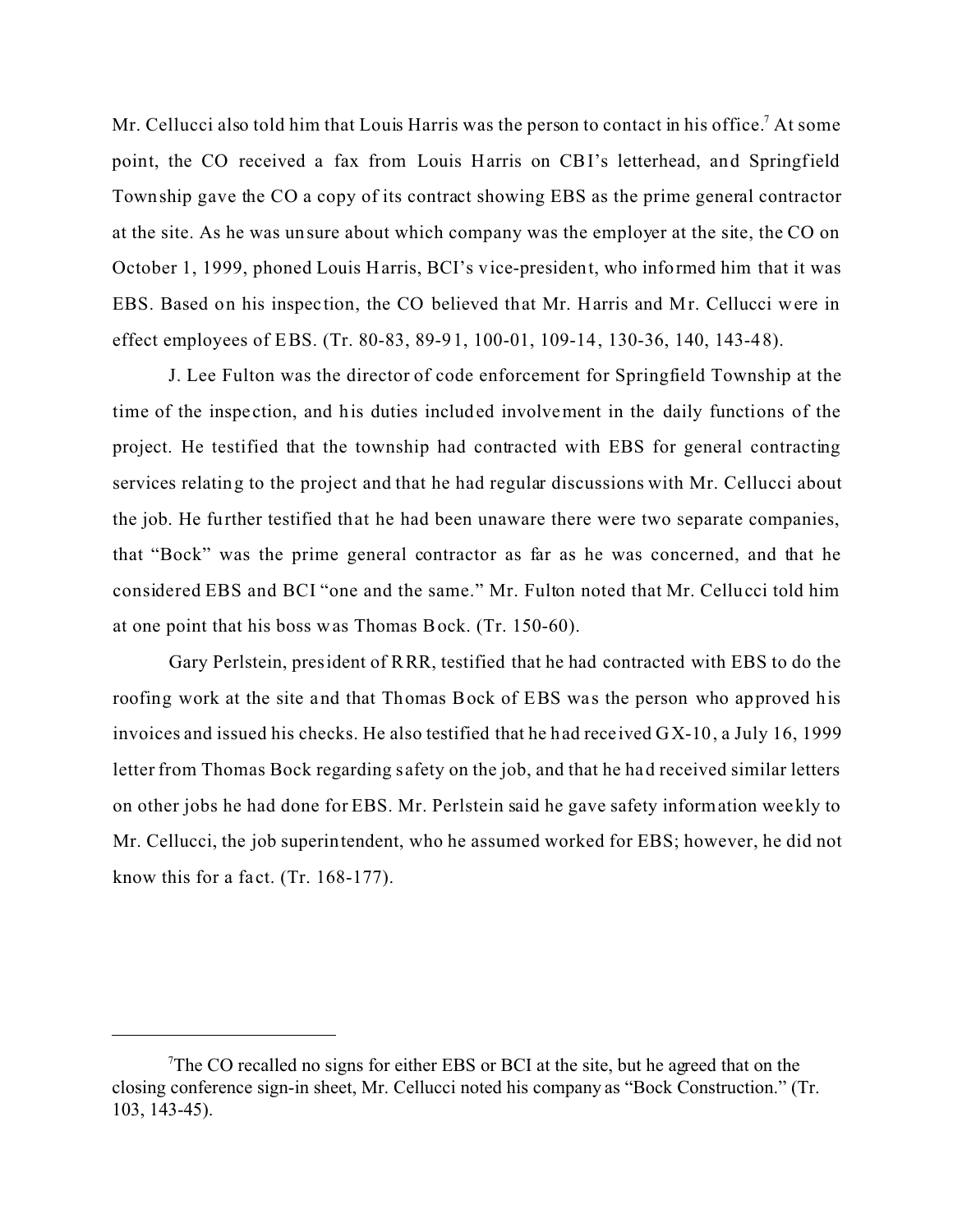Anthony Cellucci testified that he had worked for EBS from approximately 1990 until 1994 and that since then he had worked for BCI.<sup>8</sup> He said that pursuant to BCI's contract with EBS, he supervised the BCI employees at the site in addition to the employees of the subcontractors of EBS; he also said that Jeff Smith had given him GX-1 and GX-2 and that he had had the authority to correct those conditions.<sup>9</sup> Mr. Cellucci noted that although Thomas Bock had hired him to work for EBS, Louis Harris was his boss at BCI; he further noted that he had seen Thomas Bock on the job "maybe twice, in the very beginning," and that he had never taken any directions from him at the site. Mr. Cellucci did not know why he had gone from EBS to BCI, and he was not aware of any BCI jobs that were not with EBS. (Tr. 178-193).

Louis "Buzz" Harris testified that he had been BCI's vice-president since 1994 and that before then he had worked for EBS; he further testified that EBS had sold BCI in 1997 and that one of the reasons for the sale had been the fact that BCI was a union company while EBS was not.<sup>10</sup> Mr. Harris said that about 70 percent of BCI's business was with EBS, and he indicated that the companies were in the same suite of the same office building. He also said that he had contacted Thomas Bock during the project about issue s with subcontractors and that Thomas Bock had written GX-10; however, he stated that the matters he discussed with Mr. Bock were not safety issues, and he assumed that Mr. Bock had written GX-10 because EBS's contract was with RRR. (Tr. 195-205).

## *Piercing the Corporate Veil*

<sup>8</sup> Mr. Cellucci testified that after 1994, his paychecks came from BCI. (Tr. 181-82, 191- 92).

<sup>&</sup>lt;sup>9</sup>Mr. Cellucci said the subcontractors had their own supervisors but that he oversaw the job and coordinated the work on the project. (Tr. 188-89).

 $10$ Mr. Harris said he had no ownership interest in either EBS or BCI and that his paychecks came from BCI. (Tr. 195-97, 202).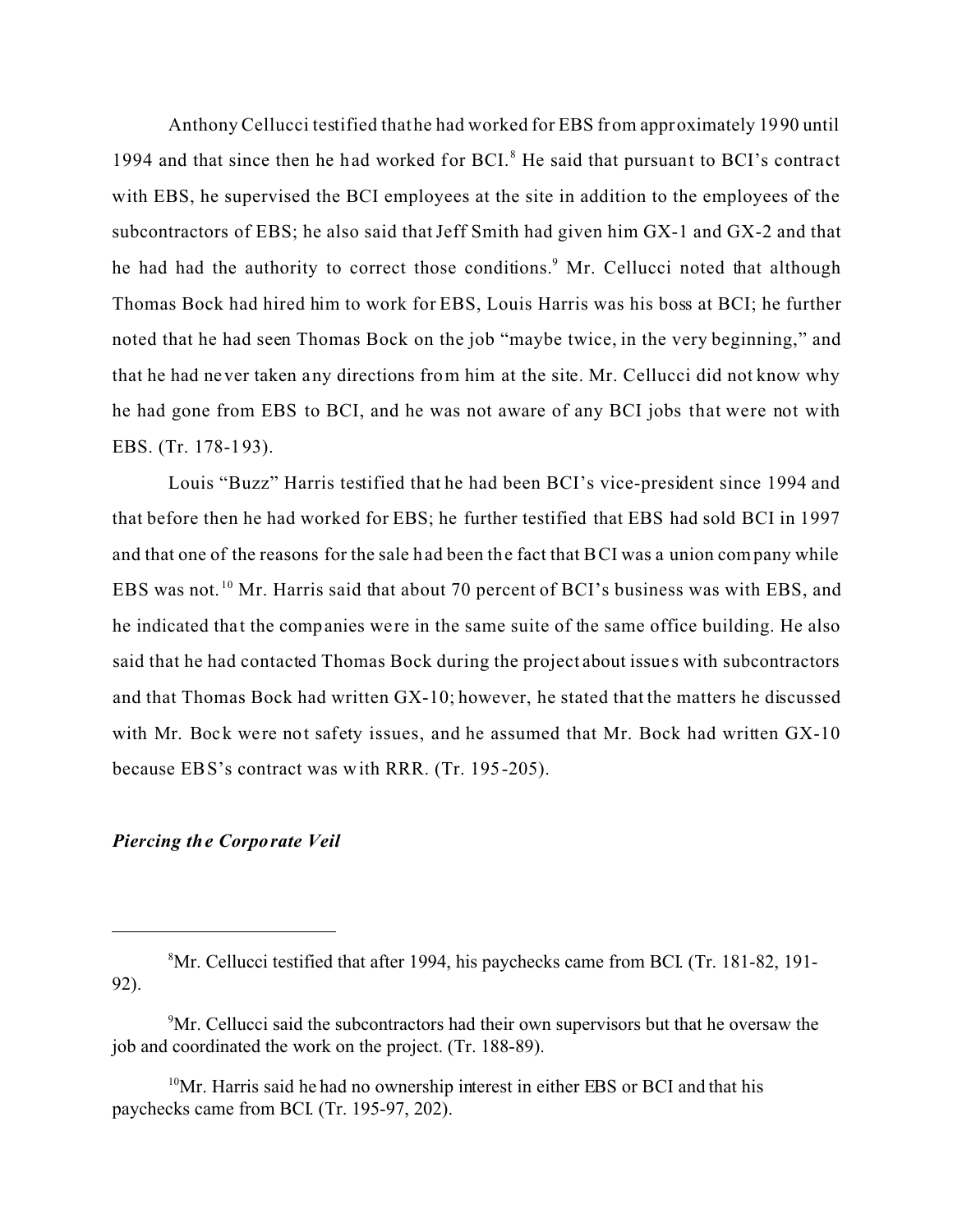As indicated *supra*, the primary issue in this case is whether EBS and BCI are s eparate and distinct legal entities and whether EBS was properly cited for the alleged violations. The Secretary contends that because of the interrelationship between the two companies, and in the circumstances of this case, it is appropriate to "pierce the corporate veil," treat the companies as a single entity, and hold EBS liable for the cited conditions. EBS contends to the contrary.

In support of her position, the Secretary cites to two Commission cases standing for the proposition that when two companies share a common work site (such that employees of both have access to the same hazardous conditions), have interre lated and integrated operations, and share a common president, management, supervision or ownership, the purposes of the Act are best effectuated by treating the two entities as one. *Advanc e Specialty Co.*, 3 BNA OSHC 2072, 2076 (No. 2279, 1976); *Trinity Indus.*, 9 BNA OSHC 1515, 1518 (No. 77-3909, 1981).

The Secretary asserts the interrelation of the companies is shown by the fact that Christine Marlin, BCI's CEO on record, is also the office manager of EBS and the person who signed RX-4, the contract between EBS and BCI for the subject project. (Tr. 198, 201). However, the exhibits discussed above, in the corporate history part of this decision, show that Christine Marlin was no longer an officer of BCI when she signed RX-4. The Sec retary's assertion is thus unpersuasive.

The Secretary further asserts that other evidence shows the interrelation of EBS and BCI, such that they should be treated as one entity. She notes that Springfield Township's contract was with EBS, that none of the witnesses who worked at the site knew there were two separate companies, and that BCI used the safety manual of EBS and at times filled out its weekly reports on EBS letterhead. She also notes that Louis Harris told CO DeJesse that EBS was the employer at the site, that Anthony Cellucci told J. Lee Fulton that Thomas Bock was his boss, and that Thomas Bock signed GX-10, the letters to B&K and RRR advising them they were required to follow " all OSHA regulations and sa fe working procedures," in particular those requiring fall protection on the project. Finally, the Secretary notes that EBS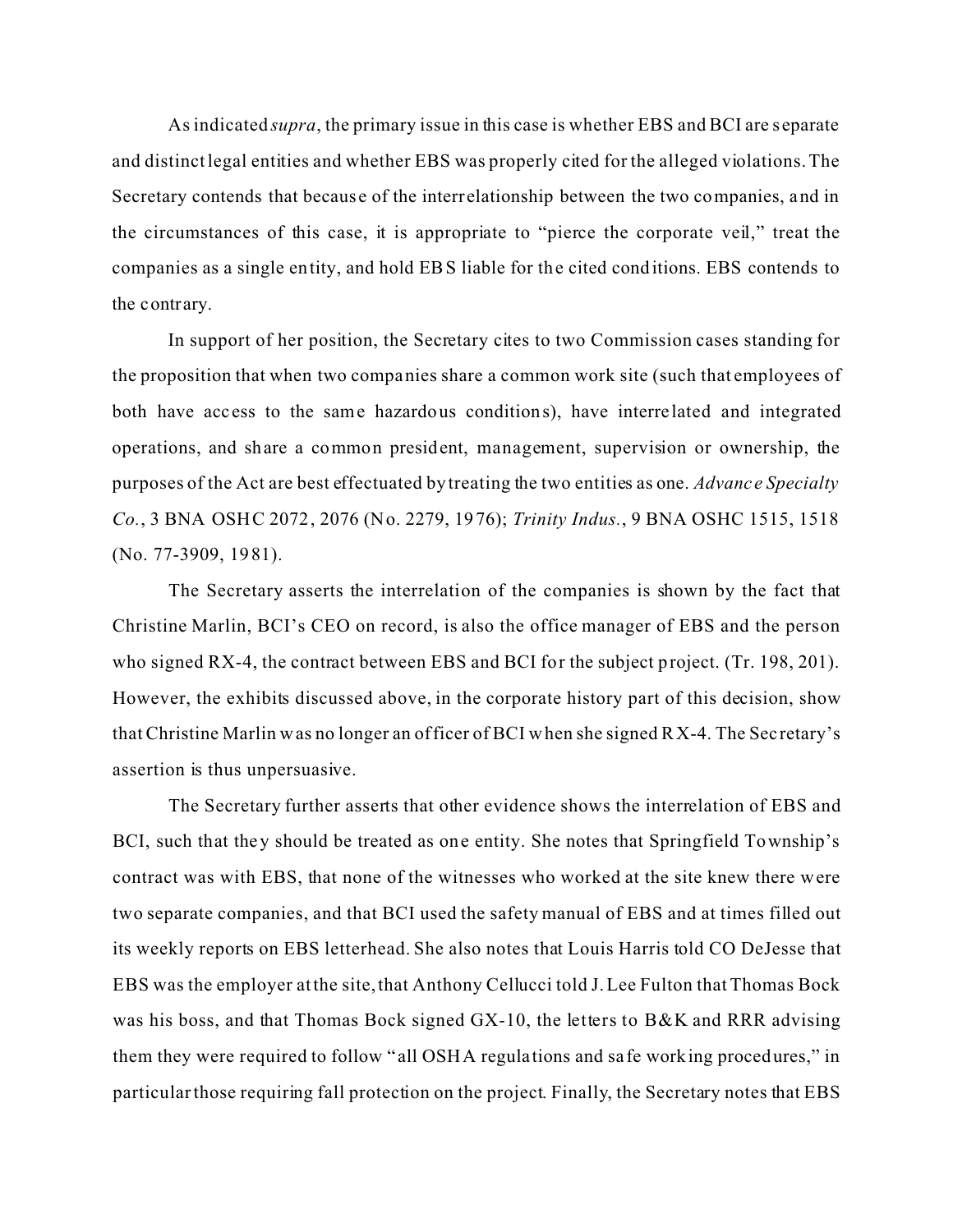and BCI have the same address and fax number.<sup>11</sup> Although the evidence in this case does establish all of these facts, I nonetheless conclude that it not appropriate to "pierce the corporate veil" because the circumstances here are very different from those in *Advance Specialty Co.*, 3 BNA OSHC 2072 (No. 2279, 1976).<sup>12</sup>

First, the two entities in *Advanc e Specialty* had the same president and owner who actively supervised the activities of both. Second, both entities were located in the same physical plant, and one fabricated wire products that were plated by the other. Third, the interchange of employees between the two companies was not unusual, the workers of both traveled freely into any area of the common work site, and the employees of both companies were equally exposed or had access to the hazards presented by the cited conditions. 3 BNA OSHC at 2074. Based upon the facts in *Advance Specialty* , and the Commission's reasons for treating the two entities as one, it is my opinion that that decision simply does not apply to this case and that piercing the corporate veil is not the appropriate means of resolving this matter. The Secretary's assertion is accordingly rejected.

#### *Multi-Employer Work Site Doctrine*

The Secretary next contends that under the multi-employer work site doctrine, EBS should be held responsible for the alleged violations bec ause of its overall authority with respect to the general construction on the project. EBS contends that it was not re sponsible for the cited conditions because it hired BCI to oversee the project and implement its safety program at the job site. $13$ 

 $11$ Mr. Cellucci's BCI business card has the same fax number appearing on the letterhead of EBS. *See* RX-7, GX-10. In addition, the address of EBS is 2800 Southampton, while that of BCI is evidently 2800-A Southampton. *See* RX-4, RX-14.

<sup>&</sup>lt;sup>12</sup>*Trinity Indus.*, 9 BNA OSHC 1515, the other case cited by the Secretary, was remanded so that the parties could present additional evidence as to the relationship between the two companies involved and is thus not particularly helpful to this discussion.

<sup>&</sup>lt;sup>13</sup>The cases EBS cites in its brief have been considered; however, these cases are not relevant to the disposition of this matter.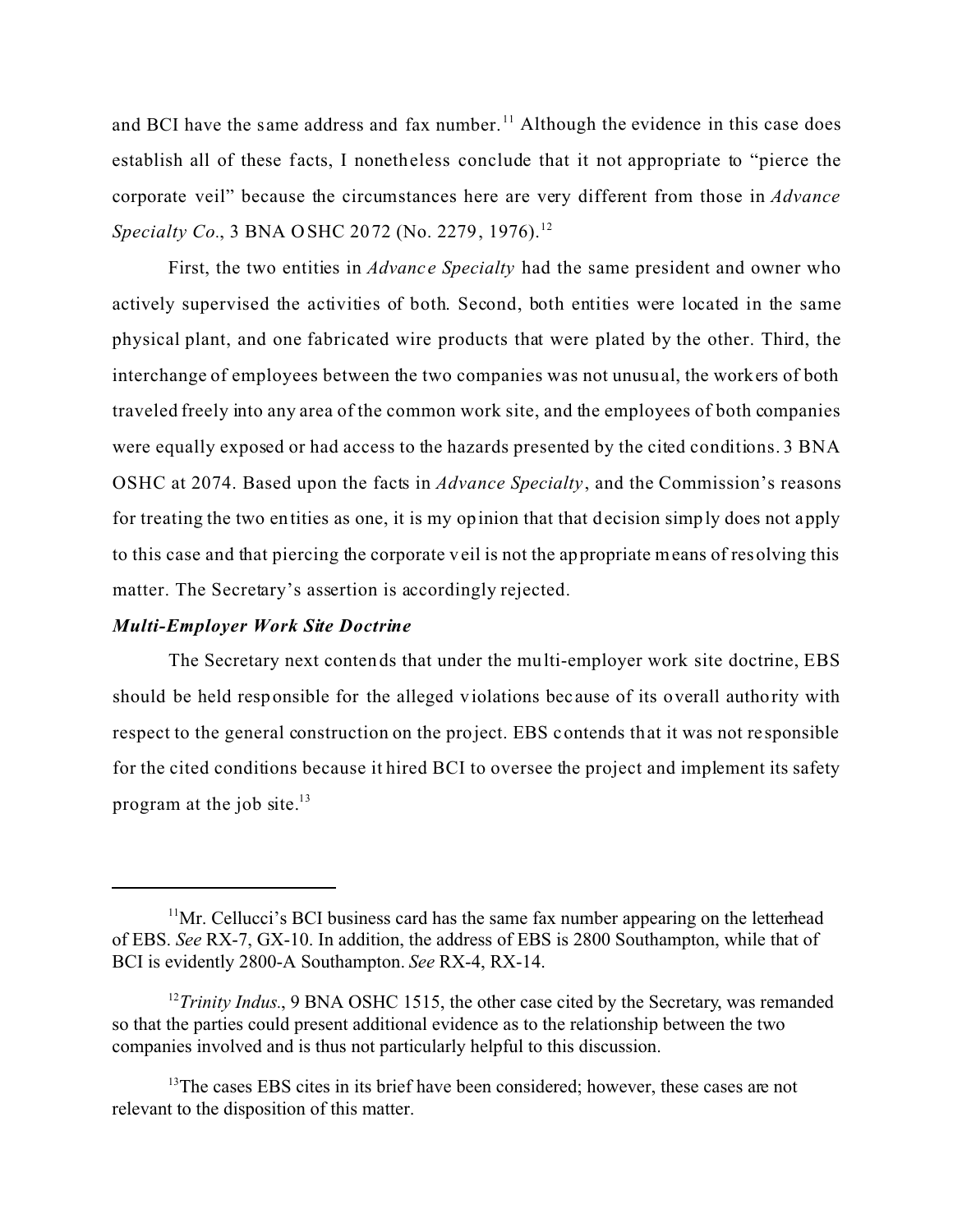Commission precedent is well settled that on a multi-employer work site an employer that is in control of an area, and responsible for its maintenance , is responsible under the Act when it is established that a violation has been committed and that the area of the hazard was accessible to the employees of the cited employer or those of other employers engaged in a common undertaking. *Anning-Johnson Co.*, 4 BNA OSHC 1193, 1196-97 (Nos. 3694 & 4409, 1976); *Grossman Steel & Aluminum Corp.*, 4 BNA OSHC 1185, 1188-89 (No. 12775, 1976). *See also Brennan v. OSHRC*, 513 F.2d 1032, (2d Cir. 1975); *Anning-Johnson Co. v. OSHRC*, 516 F.2d 1081 (7th Cir. 1975). Thus, the issue to resolve in this case is whether EBS had sufficient control and responsibility over the site such that it should be held liable for the alleged violations. This determination will necessarily involve whe ther the Secretary has met her burden of showing that EBS knew or should have known, in the exercise of reasonable diligence, of the violations. *David Weekly Homes*, 19 BNA OSHC 1116, 1119 (No. 96-0898, 2000); *Ragnar Benson, Inc*., 18 BNA OSHC 1937, 1939 (No. 97-1676, 1999); *Armstrong Steel Erectors, Inc., 17 BNA OSHC 1385, 1386 (No. 92-262, 1995).* 

As noted above, Springfield Township's contract was with EBS, none of the witnesses knew there were two separate companies, and BCI used the safety manual of EBS and at times filled out its weekly reports on EBS letterhead. Moreover, Louis Harris told CO DeJesse that EBS was the employer at the site, Anthony Cellucci told J. Lee Fulton that Thomas Bock was his boss, and Thomas Bock signed GX-10, the letters to B&K and RRR informing them that they were required to follow "all OSHA regulations and safe working procedures," in particular those requiring fall protection, on the proje ct. Finally, EBS and BCI share the same address and fax number. In these circumstances, I conclude that BCI in general, and Anthony Cellucci in particular, was in essence an agent of EBS at the site. I further conclude that because of this relationship, EBS had control and responsibility over the site sufficient to find it liable for the alleged violations; stated another way, Anthony Cellucci's knowledge of the cited conditions, which is clearly established by the evidence,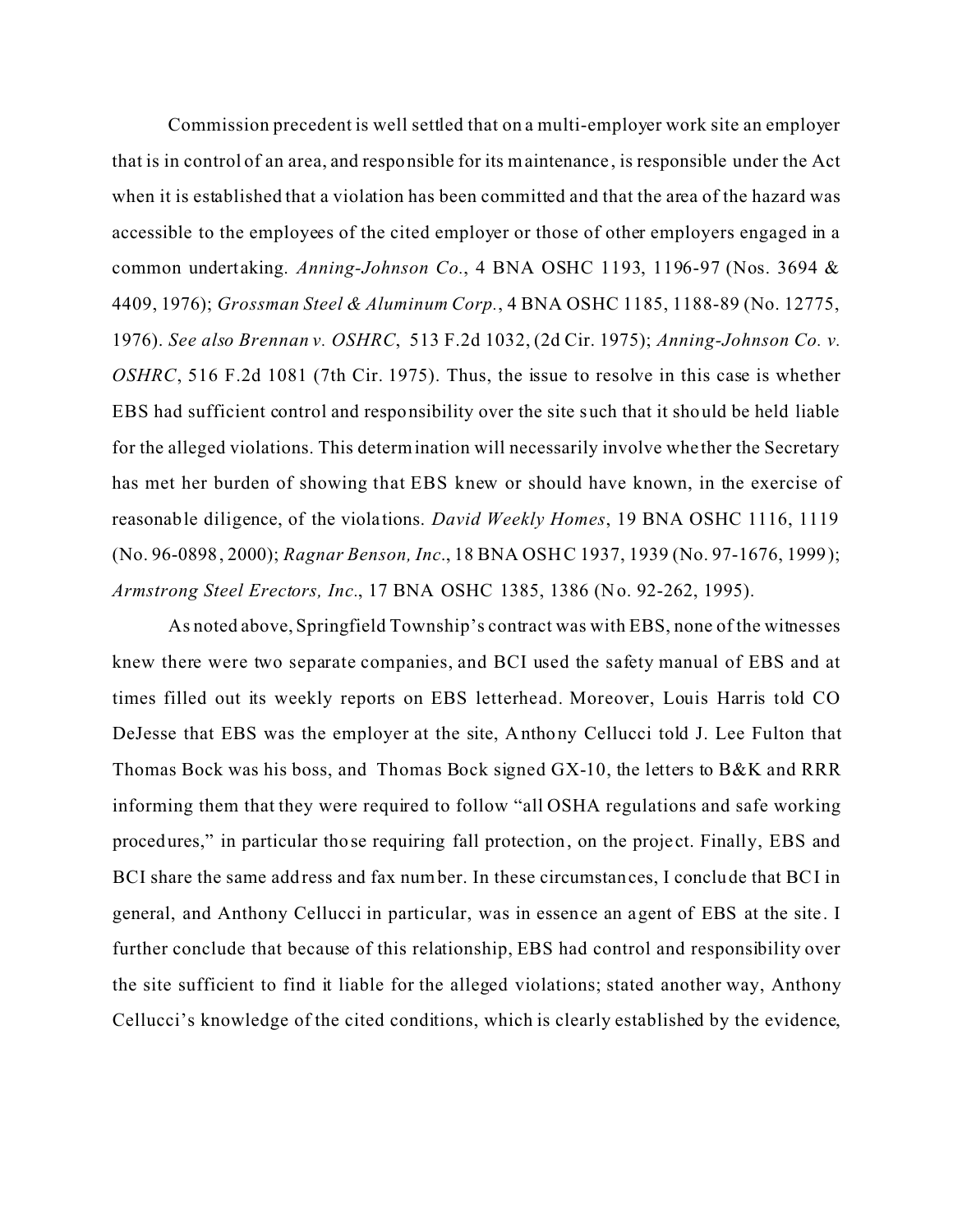is imputable to EBS such that EBS had constructive knowledge of the violations. Accordingly, I find that the Secretary's citation of EBS in this matter was proper.<sup>14</sup>

#### *Serious Citation 1, Items 1a and 1b--Proposed penalty: \$3,000*

Item 1a of Citation 1 alleges a violation of 29 C.F.R. 1926.453(b)(2)(iv), which pertains to aerial lifts and provides as follows:

Employees shall always stand firmly on the floor of the basket, and shall not sit or climb on the edge of the basket or use planks, ladders, or other devices for a work position.

The citation alleges that on August 25, 1999, on the north end of the site, an employee in a Genie S-80 aerial lift was working from the rails of the platform and exposed to an approximately 50-foot fall. CO Touey testified that on August 25, 1999, he saw an employee in an aerial lift, about 50 feet from the ground, who was not tied off. The CO videoed the scene and then met with Mr. Smith, who referred him to Mr. Cellucci. As they discussed the condition, the CO saw that the employee had climbed onto the midrail of the lift and was leaning out of it to work. The CO videoed the scene and then had the employee come down, after which he interviewed him and learned his name was David McFarlin and that he worked for RRR; he also learned he had been on the job for two days, had not been provided fall protection, and had not been told he needed it.<sup>15</sup> (Tr. 44-51).

The foregoing clearly establishes the alleged violation, and EBS presented nothing to rebut the Secretary's evidence. In addition, GX-1-2, GX-7, GX-10 and RX-5-6, described *supra*, clearly establish EBS's knowledge of the requirements of the cited standard as we ll as prior violations of the standard at the site. This citation item is therefore affirmed.

<sup>&</sup>lt;sup>14</sup>While the foregoing is sufficient to dispose of this matter, I note that RX-4, the agreement EBS had with BCI, required BCI to submit weekly safety meeting minutes to EBS. RX-5-6 are copies of Mr. Cellucci's daily reports to Mr. Smith. The reports for 6/25/99, 7/7/99, 7/24/99 and 8/3/99 all state that B&K and/or RRR were told that their employees needed to use safety harnesses when working in lifts. These reports are deemed to be safety meeting reports provided to EBS, thus establishing that EBS had actual knowledge of the cited conditions.

<sup>&</sup>lt;sup>15</sup>The CO noted that as they viewed the scene, Mr. Cellucci conceded that the employee was not wearing fall protection; Mr. Cellucci then indicated that employees normally had fall protection and that this individual had probably simply failed to put it on. (Tr. 49).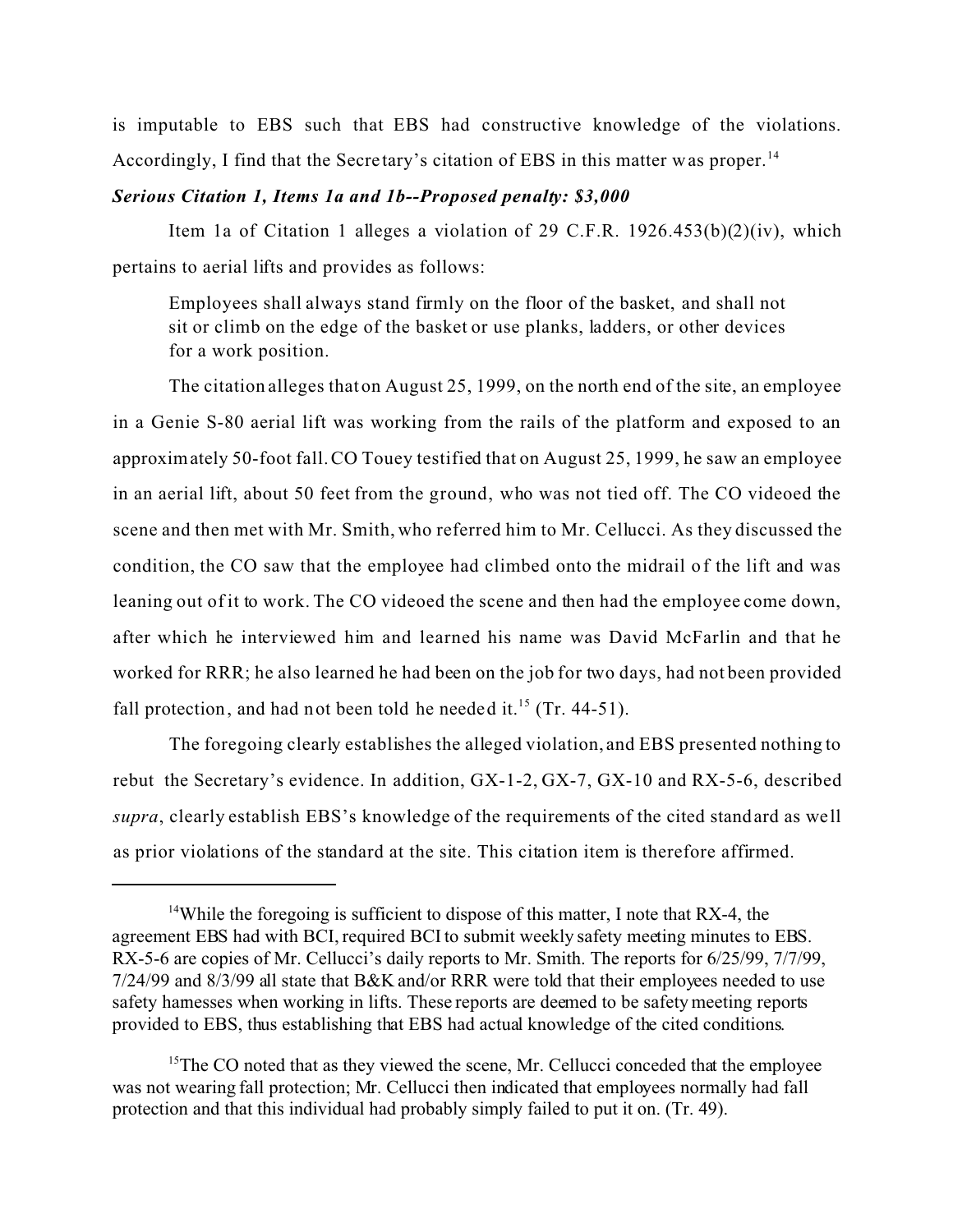Item 1b of Citation 1 alleges a violation of 29 C.F.R. 1926.20(b)(1), which pertains to the employer's accident prevention responsibilities and provides as follows:

It shall be the responsibility of the employer to initiate and maintain such programs as may be necessary to comply with this part.

The citation alleges that EBS did not initiate and maintain a safety and health program to assist employees with the hazards associated with their operations. CO DeJesse testified that he recommended this citation item because of EBS's failure to have a safety and health program at the site. He explained that although EBS had a written safety and health program at the site, which included GX-7, a requirement that employees in man lifts or bucket trucks use fall protection, it was apparent that the employer did not enforce the program in light of the fall protection violations he and CO Touey saw at the site. (Tr. 89-91, 96-97, 130-31). Based on the evidence, the Secretary has demonstrated the alleged violation. This citation item is accordingly affirmed.

Items 1a and 1b of Citation 1 have been characterized as serious. A violation is serious if death or serious physical harm is the like ly result should an accident occur. *Miniature Nut and Screw Corp.*, 17 BNA OSHC 1557, 1558 (No. 92-2535, 1996); *Super Excavators, Inc*., 15 BNA OSHC 1313, 1315 (No. 89-2253, 1991). CO DeJesse testified he classified the items as serious because falls from heights of over 20 feet usually cause serious injury or death. (Tr. 93-94). The Secretary has met her burden as to the classification of these items, and they are affirmed as serious violations.

The Secretary has grouped these items and proposed a single penalty of \$3,000. In assessing penalties, the Commission must give "due consideration" to the employer's size, history and good faith, and to the gravity of the violation. *J.A. Jones Constr. Co*., 15 BNA OSHC 2201, 2213-14 (No. 87-2059, 1993). The gravity of the violation is usually the most significant element in penalty assessment. *Trinity Indus*., 15 BNA OSHC 1481, 1483 (No. 88-691, 1992). CO DeJesse testified that the severity of Item 1a was high and the probability of an accident greater due to the fact that the employee was working 50 feet above the ground in a lift without fall protection and at one point was standing on the midrail of the lift and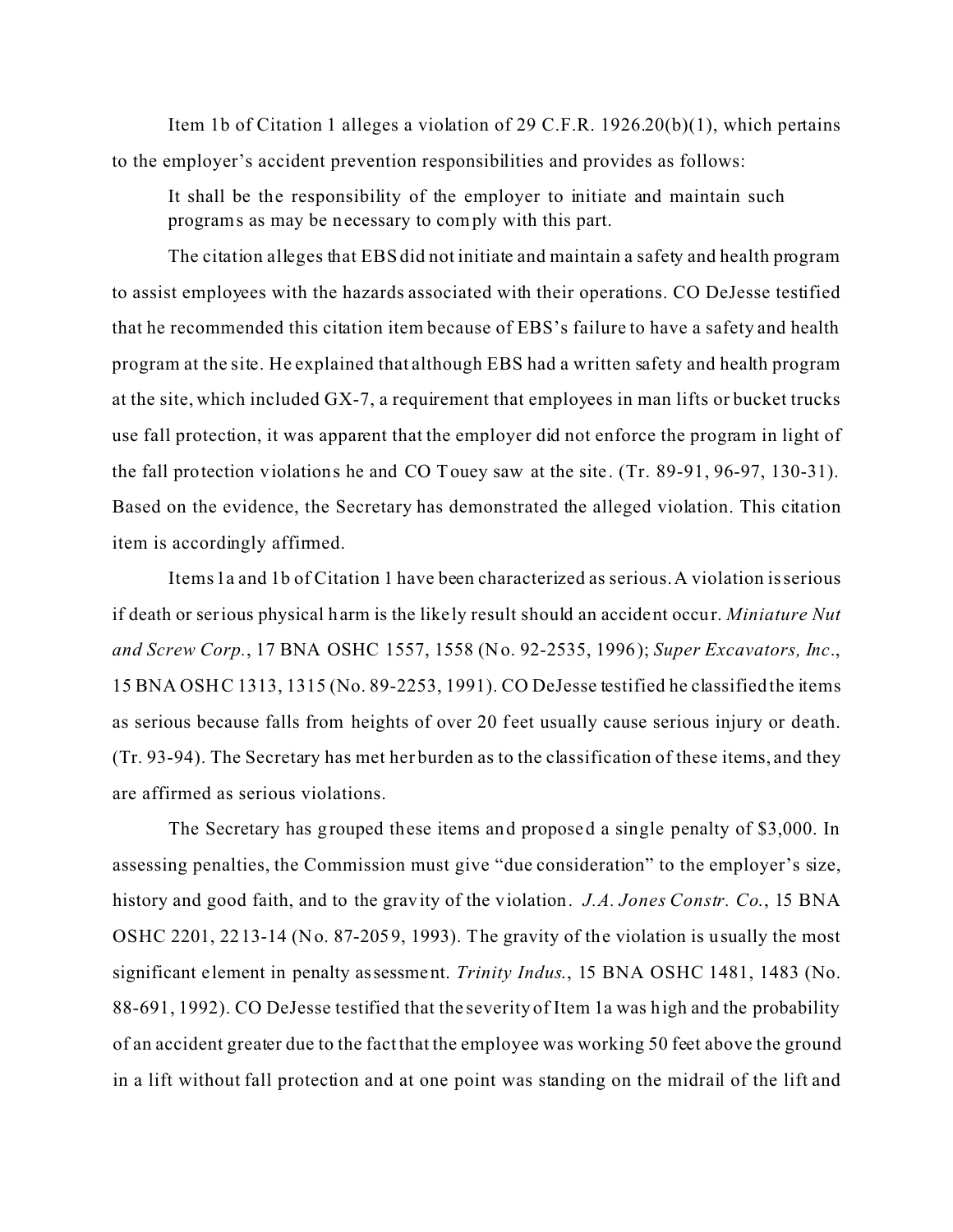leaning out of it to work. The CO further testified that while a reduction for size was given, no reductions for good faith or history were given bec ause of the employer's fa ilure to enforce fall protection use at the site and because EBS had received a previous serious citation within three years of this inspection. (Tr. 94-97). On the basis of the CO's testimony, the proposed penalty of \$3,000 is appropriate and is accordingly assessed.

## *Repeat Citation 2, Item 1--Proposed penalty: \$3,000*

This item alleges a violation of 29 C.F.R.  $1926.453(b)(2)(v)$  which provides as follows:

A body belt shall be worn and a lanyard attached to the boom or basket when working from an aerial lift.

NOTE TO PARAGRAPH  $(b)(2)(v)$ : As of January 1, 1998, subpart M of this part  $(\S1926.502(d))$  provides that body belts are not acceptable as part of a personal fall arrest system. The use of a body belt in a tethering system or in a restraint system is acceptable and is regulated under §1926.502(e).

The citation alleges violations of the standard as follows:

a) North Side - An employee working in a Genie S-80 aerial lift was not wearing a full body ha rness in conjunction with a lanyard thus being exposed to a fall of approximately fifty (50) feet. Observed 08-25-99.

b) North Side - An employee working in a Genie S-60 aerial lift was not wearing a full body harness in conjunction with a lanyard thus being exposed to a fall of approximately thirty (30) feet. Observed 08-31-99.

c) South Side - An employee working in an aerial lift #45 was not wearing a full body harness in conjunction with a lanyard thus being exposed to a fall of approximately twenty (20) feet. Observed 08-31-99.

The citation also alleges that:

Ernest Bock and Sons, Inc. was previously cited for a violation of this occupational safety and he alth standard, or its equivalent standard  $1926.453(b)(2)(v)$ , which was contained in OSHA inspection #116193640, citation #01, item #002, issued on 02/27/98 by the Harrisburg Area Office.

The preceding discussion e stablishes instance 1a of this citation item. As to 1b and

1c, CO DeJesse testified that on August 31, 1999, he saw an employee in an aerial lift, 30 to

35 feet in the air, without fall protection. The CO videoed the sc ene and met with Mr. Smith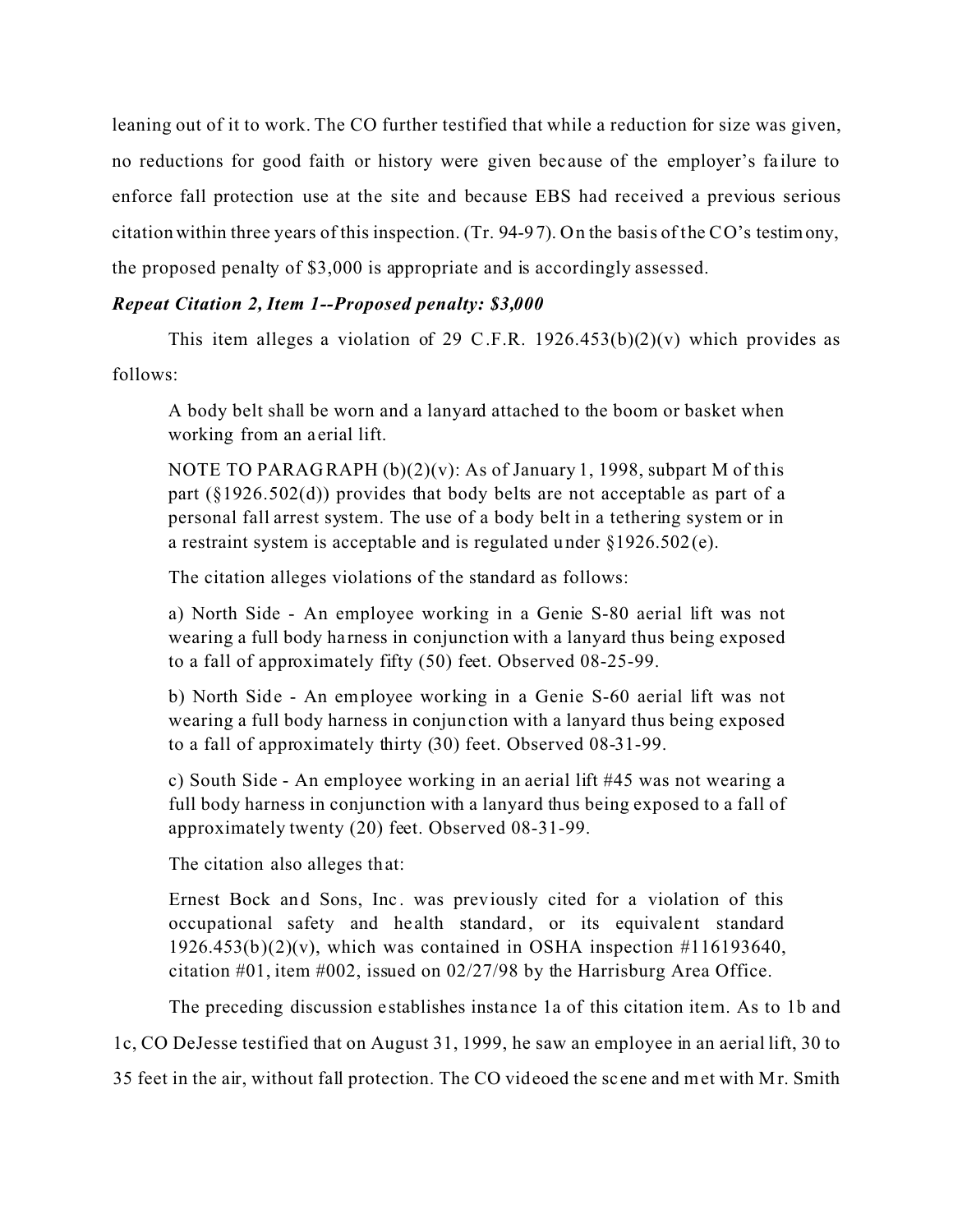and Mr. Cellucci; he then had the employee brought down for an interview, and he also spoke to the employee's foreman, who worked for B&K. After holding an opening conference, the CO resumed his inspection. He saw two employees in an aerial lift in a different area of the project; the employees were about 20 feet in the air and had on harnesses but no lanyards. The CO videoed them and the basket, which by then was on the ground, and he learned the employees worked for RRR. (Tr. 76-88).

The foregoing establishes the violative instances set out in the citation, and EBS presented nothing to rebut the Secretary's evidence. This citation item is therefore affirmed.

The Secretary has c lassified this citation as a repeat violation. A violation is prope rly characterized as repeated if, at the time of the alleged violation, there was a Commission final order against the same employer for a substantially similar violation. *Armstrong Steel Erectors, Inc*. 18 BNA OSHA 1630 (No. 97-0250, 1999); *Potlatch Corp*., 7 BNA OSHC 1061, 1063 (No. 16183, 1999). The Secretary has the burden of proving substantial similarity between the prior violation and the present alleged violation. *Chesapeake Operating Co.*, 10 BNA OSHC 1790, 1796 (No. 78-1353, 1982). The fact that the violations occurred at different work locations is not important to determining a repea ted viola tion. *Potlatch Corp.*  7 BNA OSHC at 1064. The record shows that EBS was cited on February 27, 1998, for a violation of 29 C.F.R. 1926.453(b)(2)(v), the same standard cited here. On March 17, 1998, the parties reached an informal settlement, which became a final order of the Commission. *See* GX-9. In view of the evidence, the violation was properly characterized as repeated. This citation item is affirmed as repeated.

The Secretary has proposed a penalty of \$3,000 for this item. CO DeJesse testified about the factors he considered in recommending this penalty. Specifically, he assessed the severity of the violations as high and the probability as lesser, since the employees in the cited instances were standing on the platforms of the lifts. He gave a reduction for size but not for good faith or history, for the same reasons set out *supra*. (Tr. 99). Based on the C O's testimony, I conclude the proposed penalty is appropriate. A pena lty of \$3,000 is a ccordingly assessed for this citation item.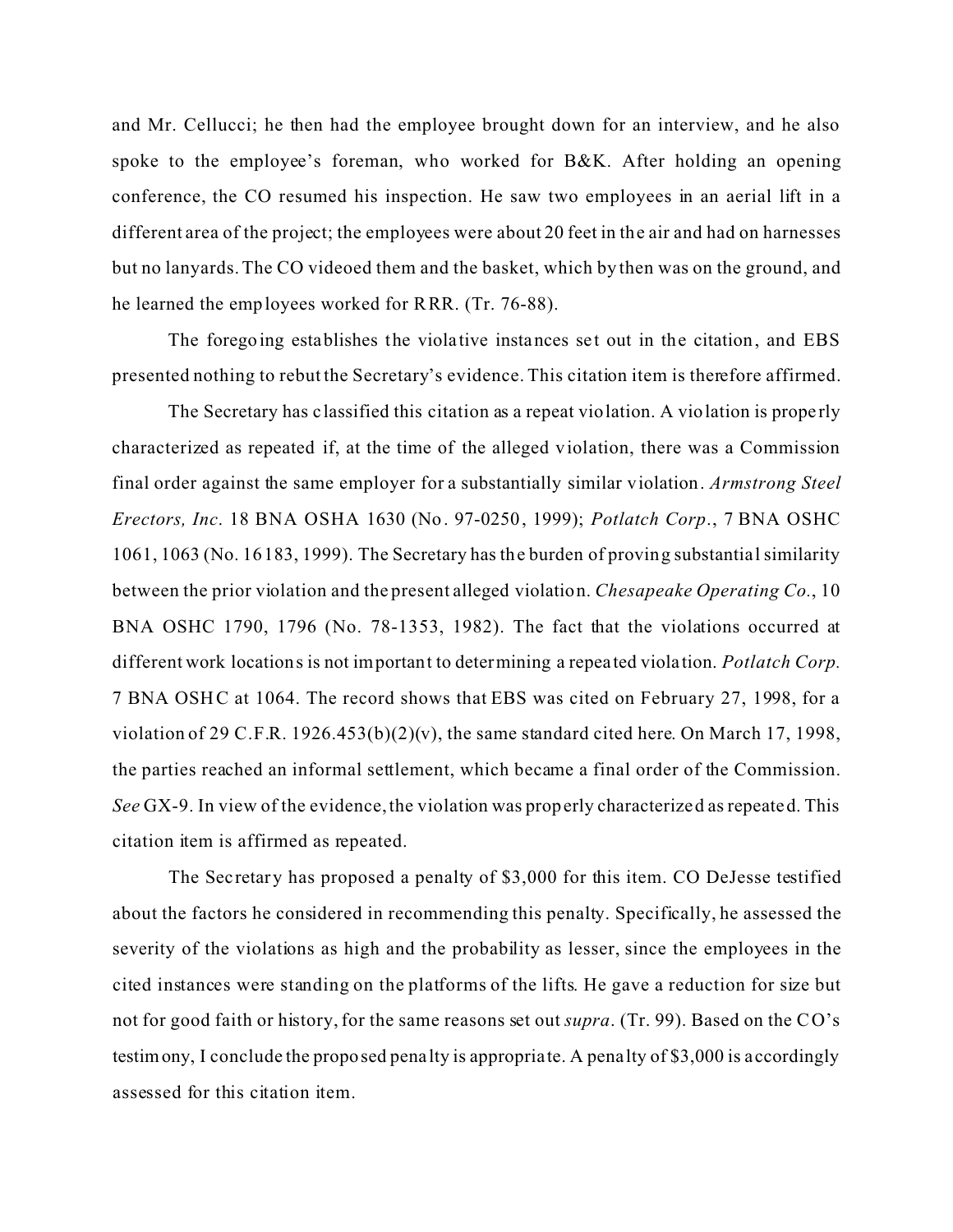#### *ORDER*

Based upon the foregoing decision, it is ORDERED that:

1. Citation 1, Items 1a and 1b, are affirmed as serious violations, and a total penalty of \$3,000.00 is assessed for these items.

2. Citation 2, Item 1, is affirmed as a repeated violation, and a total penalty of \$3,000.00 is assessed for this item.

/s/

# G. MARVIN BOBER ADMINISTRATIVE LAW JUDGE

Dated: 9 Feb 2001

Washington, D.C.